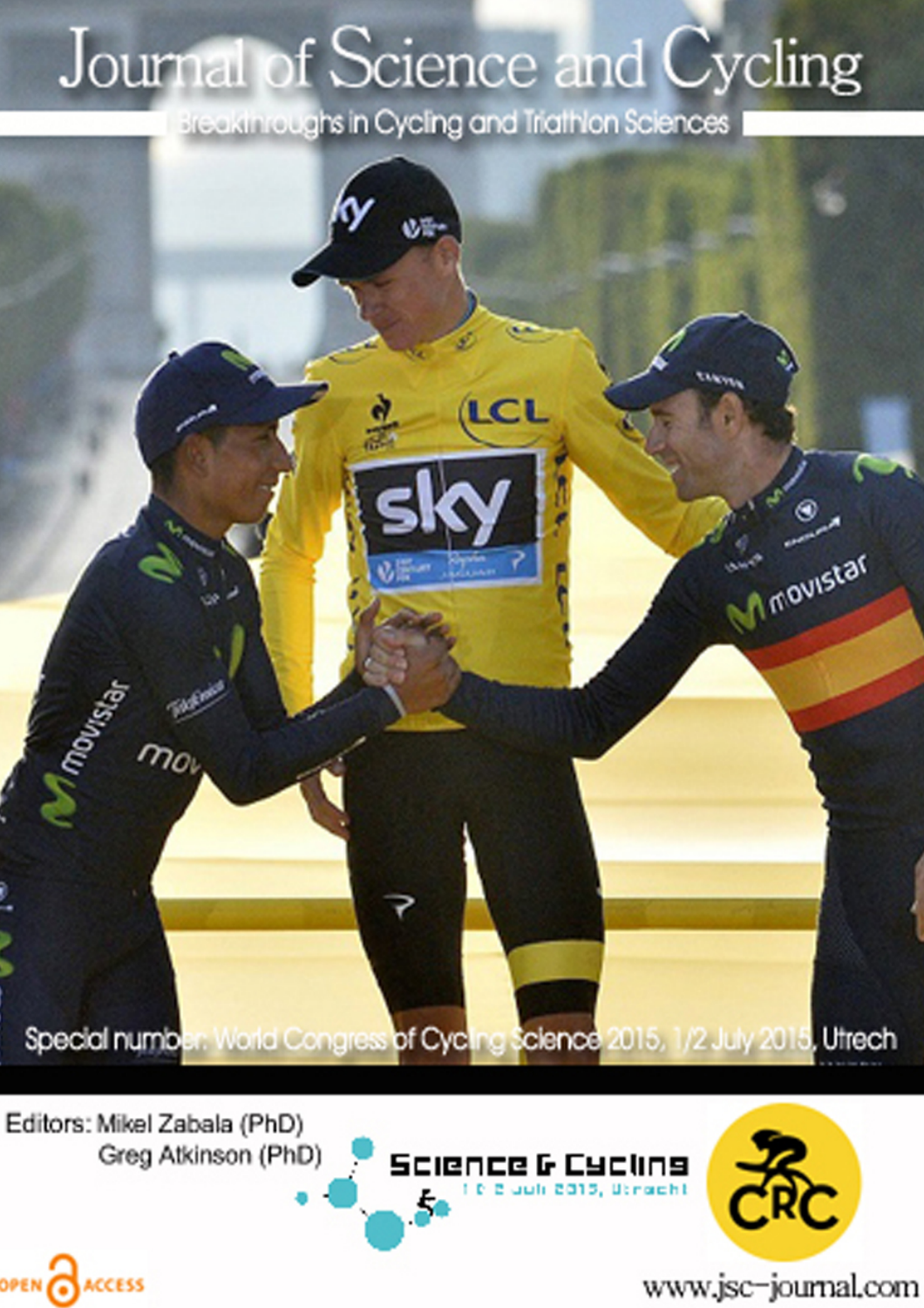## BOOK OF ABSTRACTS **Open Access**

## Validity of Track Aero System to assess aerodynamic drag in professional cyclists

**A. Bouillod1, 2, 3**\***, J. Pinot1, <sup>4</sup> , A. Froncioni<sup>5</sup> & F. Grappe1, 4**

## **Abstract**

**Purpose**: Aerodynamic drag is the main resistance (80-90 %) among the total resistive forces (RT, N) opposing motion on level ground in cycling. It is important to decrease it to improve the performance in time trial (TT). In order to decrease the aerodynamic resistance, it is important to evaluate it accurately (Debraux et al., 2011). Even if the wind tunnel is considered as a reference due to its reliability and sensitivity in detecting small changes in aerodynamic drag, this technique is very expensive and presents some methodological limitations. Garcia--**‐**Lopez et al. (2014) demonstrated the validity of velodrome tests for evaluating aerodynamic drag. Following the evolution of technology in sport science, a Track Aero System (TAS, Alphamantis, Montreal, Canada) has been recently created to display the aerodynamic drag coefficient (ACd, m2) in real time. The aim of this study was to compare the measurement of ACd between the TAS and the classical indirect method (Grappe et al., 1997; Garcia-Lopez et al., 2014).

**Methods**: 9 professional road cyclists exercised with their personal TT bike on a covered velodrome (Roubaix, France). Three sets of measurements were performed in different positions: 1) reference position, 2) position after a first change and 3) position after a second change (to try to again decrease ACd). For each position, the cyclists performed an incremental exercise at different speeds (V), performing a total of 37 laps. ACd was determined from the classical indirect method with the RT**‐**V2 linear regression (Grappe et al., 1997) and from the TAS. RT was determined from the measurement of PO (W) and speed (m.s-1) with a SRM powermeter (SRM Dura Ace 9000, Schoberer Rad Messtechnich, Julich, Germany). The TAS combined wireless timing measurements, the cyclists' speed and power sensors. Moreover, it takes into account ride height, drive train efficiency and the track geometry.

**Results**: For each tested position, a significant difference was found between the ACd measured with the TAS and the indirect method ( $p < 0.001$ ). Fig. 1 shows that ACd was underestimated with the indirect method. The mean value for the 3 tested positions was lower (13.6 %,  $p < 0.001$ ) with the indirect method (0.199 ± 0.013 m2) compared to the TAS (0.226 ± 0.010 m2). The ACd was not significantly affected by the position changes. However, a strong correlation (r = 0.94, p < 0.001) was found between the ACd changes in the two methods. The mean change was similar between the TAS and the indirect method (1.6 ± 3.1 % vs. 1.5± 2.8 % respectively).

**Conclusions**: This is the first study that analyse the validity and sensitivity of the TAS for assessing ACd during real time cycling locomotion on velodrome. The results demonstrate a high sensitivity with the TAS and the indirect method to detect small changes in aerodynamic position. Other studies performed with portable power meters have also demonstrated a high sensitivity in detecting major/minor changes in aerodynamic positions (Grappe et al., 1997; Garcia--**‐**Lopez et al., 2014). Additionally, the results show that the indirect method underestimated ACd. The TAS computed the energy stored in the curve using track geometry. Indeed, in the velodrome curves, the centrifugal force increases V and decreases PO. This induces a decrease in ACd with the indirect method while the TAS took into account this physical phenomenon. The TAS is a very valuable and relevant system that allows the ACd measurements in real time with a high validity and sensitivity.